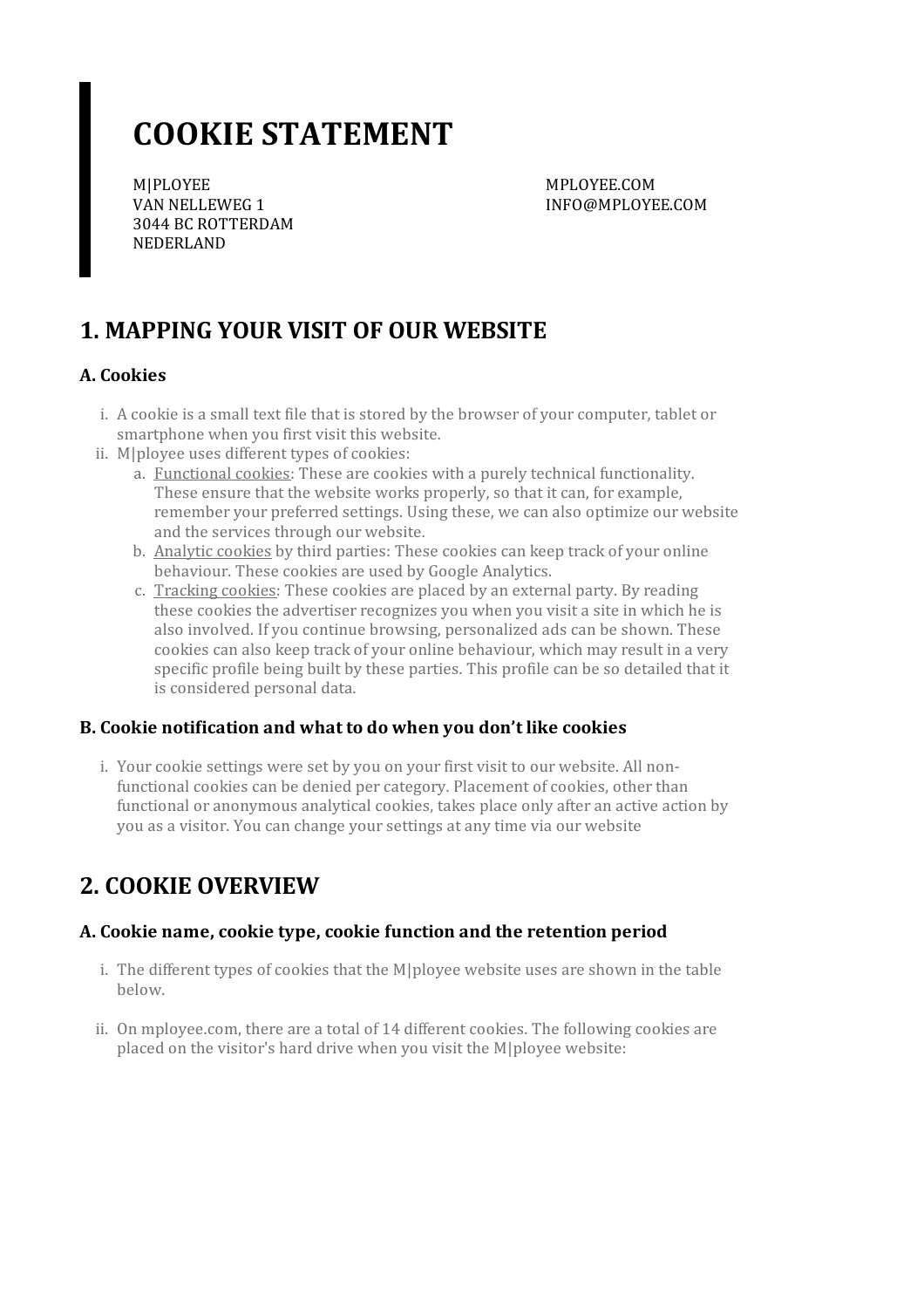#### **B. Cookie table**

| <b>Name</b> | Type(s)  | Cookies           | <b>Duration</b> |
|-------------|----------|-------------------|-----------------|
| Google      | Tracking | __Secure-3PAPISID | End of session  |
|             |          | Secure-3PSID      | End of session  |
|             |          | _Secure-APISID    | End of session  |
|             |          | __Secure-HSID     | End of session  |
|             |          | Secure-SSID       | End of session  |
|             |          | $1P$ _JAR         | End of session  |
|             |          | <b>APISID</b>     | End of session  |
|             |          | <b>HSID</b>       | End of session  |
|             |          | NID.              | End of session  |
|             |          | <b>SAPISID</b>    | End of session  |
|             |          | <b>SID</b>        | End of session  |
|             |          | sid               | End of session  |

These cookies are set by Google for using Google Maps and Google Adwords. For example, preferences are saved, they protect against unauthorised access and they make clear which media, used by Google Adwords, is effective. You can read [here](https://policies.google.com/technologies/partner-sites?hl=en) how Google uses your personal data.

| Google Analytics | Analytical | _ga<br>_gat_gtag_UA_74879533_1<br>_gid | 2 years<br>End of session<br>22 hours |
|------------------|------------|----------------------------------------|---------------------------------------|
|------------------|------------|----------------------------------------|---------------------------------------|

Google uses the ga cookie to give the website administrator an idea of the visitor flow through the Google Analytics service. The \_gat cookie ensures that an unlimited number ofrequests to transfer data can't be sent.

# **3. GOOGLE ANALYTICS**

#### **A. Google**

- i. Through our website a cookie is placed of a company called Google. These cookies are part of the "Analytics" service. We use this service to investigate how you as a visitor use our website. Google makes insightful reports about this for us.
- ii. Google may provide this information to third parties if Google is legally obliged to do so, orif third parties process the information on behalf of Google. M|ployee has no influence on this.
- iii. You can read [here](https://policies.google.com/technologies/partner-sites?hl=en) how Google uses your personal data and for what purposes it is used.

#### **B. Privacy settings**

- i. By means of this cookie statement we inform you about the use of this type ofcookie.
- ii. M|ployee has concluded a processor agreement with Google.
- iii. The information that Google collects is anonymized as much as possible. However, your IP address is not, so that your location remains traceable.
- iv. We have provided Google with permission to use the gathered data for other products and services by Google companies (like e.g. AdWords and DoubleClick)

# **4. THIRD PARTIES` WEBSITES AND AMENDMENTS**

#### **A. This privacy and cookie statement does not apply**

i. To websites of third parties that are linked to on our website. It is not possible for M|ployee to guarantee that these third parties handle your personal data in a reliable